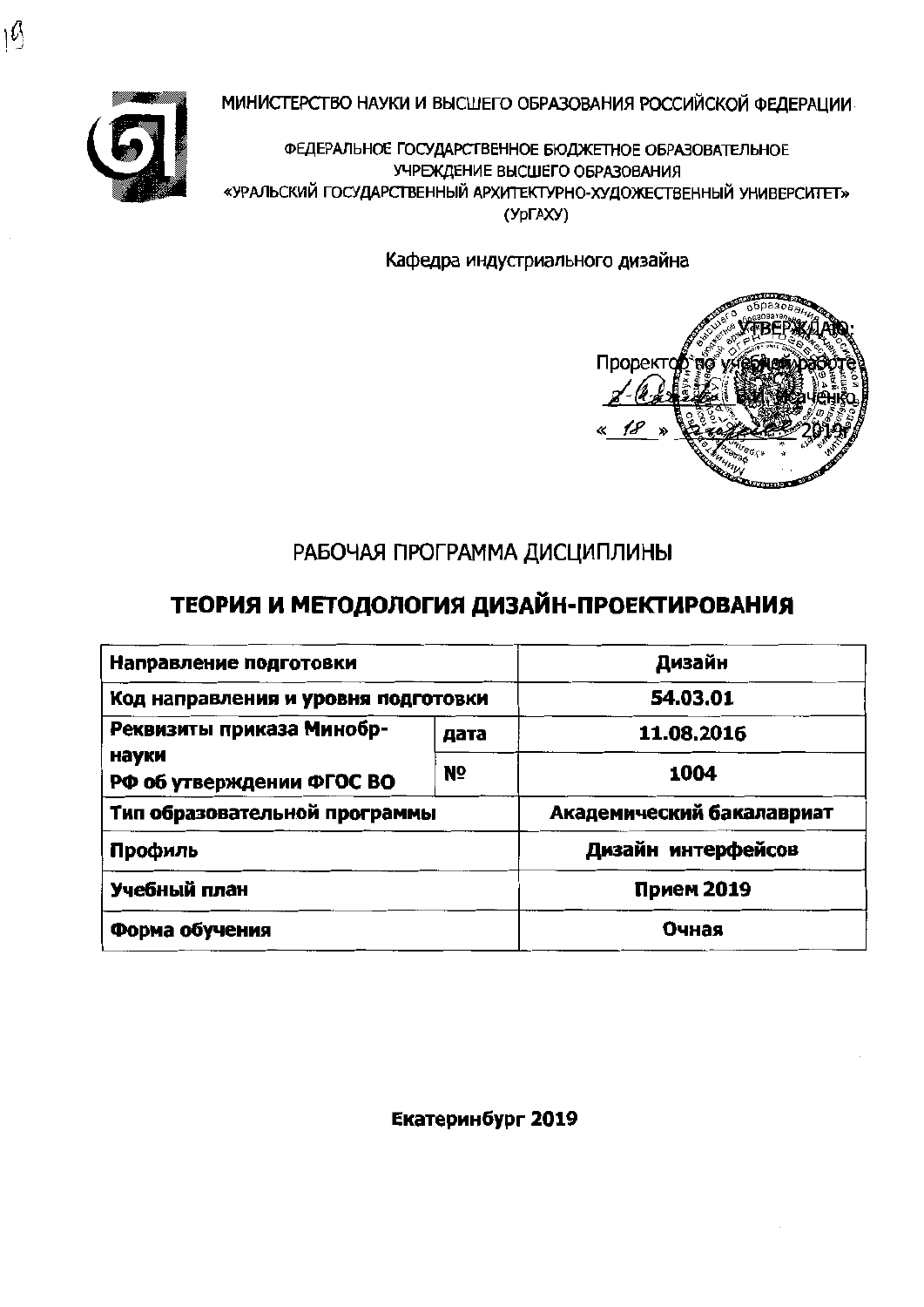## 1. ОБЩАЯ ХАРАКТЕРИСТИКА ДИСЦИПЛИНЫ «ТЕОРИЯ И МЕТОДОЛОГИЯДИЗАЙН-ПРОЕКТИРОВАНИЯ»

## 1.1. Место дисциплины в структуре образовательной программы, связи с другими дисциплинами:

Дисциплина ТЕОРИЯ И МЕТОДОЛОГИЯ ДИЗАЙН-ПРОЕКТИРОВАНИЯ входит в базовую часть образовательной программы. Дисциплине должна предшествовать подготовка по дисциплинам «Философия», «Культурология», «Экономика», «Правоведение», «Дизайн-проектирование», «История изобразительных искусств» и «История дизайна». Знания, умения и навыки, полученные в процессе изучения дисциплины «Теория и методология дизайн-проектирования» используются при подготовке дипломной выпускной квалификационной работы (ВКР) бакалавров.

#### 1.2. Аннотация содержания дисциплины:

Дизайн в предметном мире. Стратегия и тактика в дизайн-процессе. Специфика проектирования средств транспорта, средовых объектов, одежды и аксессуаров, графики и рекламы. Дизайн-программирование. Дизайн для производства.

#### 1.3. Краткий план построения процесса изучения дисциплины:

Процесс изучения дисциплины включает лекционный курс, практические и семинарские занятия, самостоятельную работу. Основные формы интерактивного обучения: групповое обсуждение мультимедийных источников и содержания лекционного курса и разбор топик-кейсов; экспресс-тестирование с привлечением мультимедийных источников.

Форма заключительного контроля при промежуточной аттестации в 7 семестре - зачет, в 8 - семестре зкзамен. Для проведения промежуточной аттестации по дисциплине создан фонд оценочных средств.

Оценка по дисциплине носит интегрированный характер, учитывающий результаты оценивания участия студентов в аудиторных занятиях и своевременности выполнения зачета и экзамена, наличие конспекта лекций.

#### 1.4. Планируемые результаты обучения по дисциплине

Изучение дисциплины является этапом формирования у студента следующих компетенций:

ОК-7: способностью к самоорганизации и самообраэованию

ОК-10: способностью к абстрактному мышлению, анализу, синтезу

ОПК-4: слособностью применять современную шрифтовую культуру и компьютерные технологии, применяемые в дизайн-проектировании

ПК-2: способностью обосновывать свои предложения при разработке проектной идеи, основанной на концептуальном творческом подходе к решению дизайнерской задачи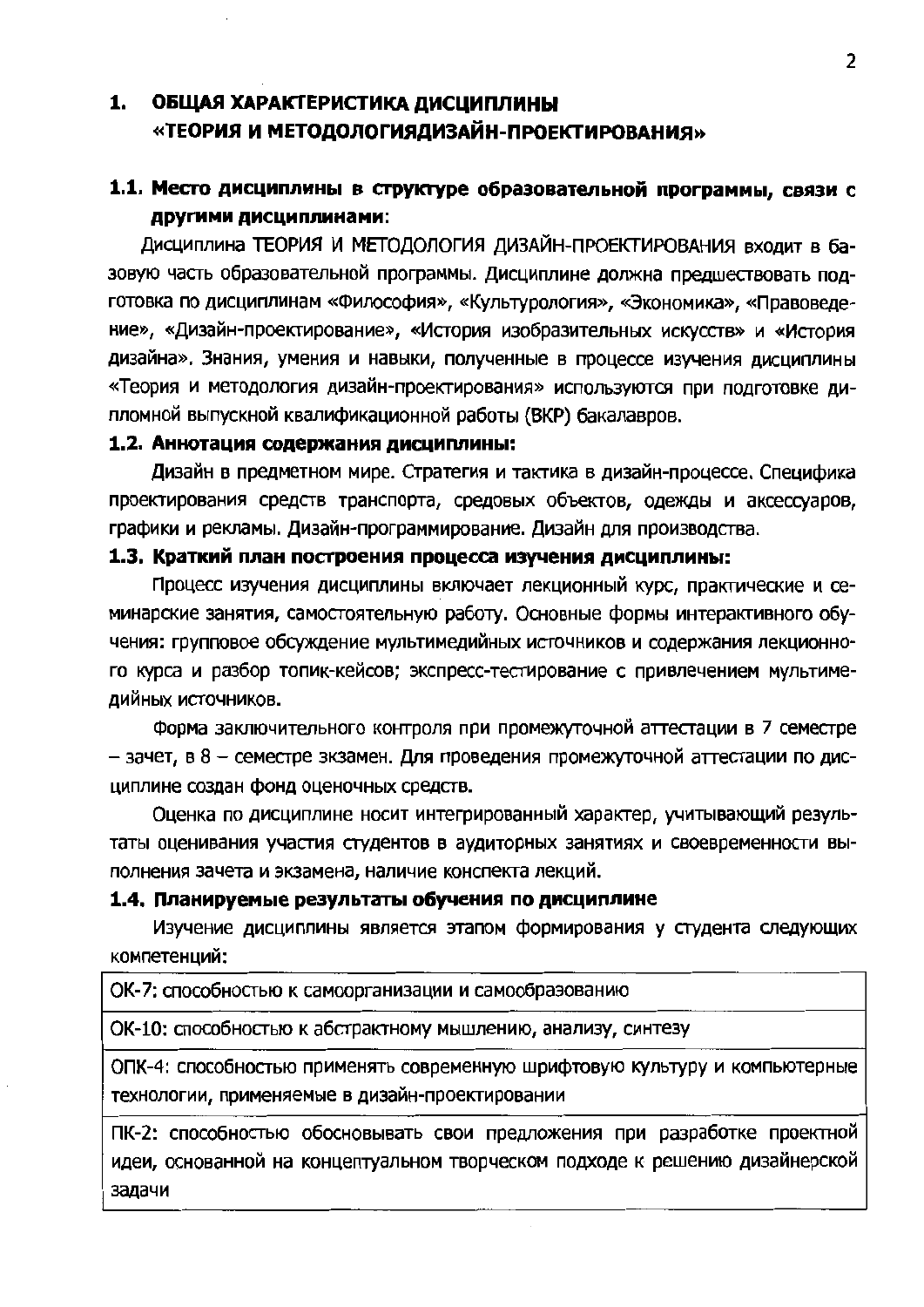ПК-4: способен к конструированию предметов, товаров, промышленных образцов, коллекций, комплексов, сооружений, объектов, способен подготовить полный набор документации по дизайн-проекту для его реализации, осуществлять основные экономические расчеты проекта.

Планируемый результат изучения дисциплины в составе названных компетенций: приобретение теоретических, методологических и методических навыков применения полученных знаний в практической проектной деятельности в промышленном дизайне. Понимание сути современных течений и тенденций в современном дизайне.

#### В результате изучения дисциплины обучающийся должен:

Знать и понимать: основы композиции в дизайне (графическом, промышленном, дизайне костюма, среды и средств транспорта); типологию композиционных средств и их взаимодействие; основы теории и методологии проектирования (в графическом, промышленном дизайне, в диэайне костюма, среды и средств транспорта): основы дизайн-программирования и проектирования для производства.

#### Уметь:

а) Применять знание и понимание основных типов проектных задач; проектирования промышленных изделий (предмет, серия, комплекс и т.д.), объектов среды (интерьеры жилой, производственной и общественной среды, городские пространства); ведение компоновки и трехмерного компьютерного проектирования средств транспорта.

б) Выносить суждения о социокультурном феномене в рамках различных стратегий и освоения ряда технологий организации проектной деятельности, современной методологии дизайна и применении её в своей практике.

в) Комментировать данные и результаты, связанные с областью изучения коллегам и преподавателю.

Демонстрировать навыки и опыт деятельности с использованием полученных знаний и умений культурного мышления, обобщения, по анализу и восприятию информации, в постановке цели и выбору путей её достижения; в практике разработки проектной идеи, основанной на концептуальном, творческом подходе к решению дизайнерской задачи; возможных приемов гармонизации форм, структур, комплексов и систем; комплексом функциональных и композиционных решений.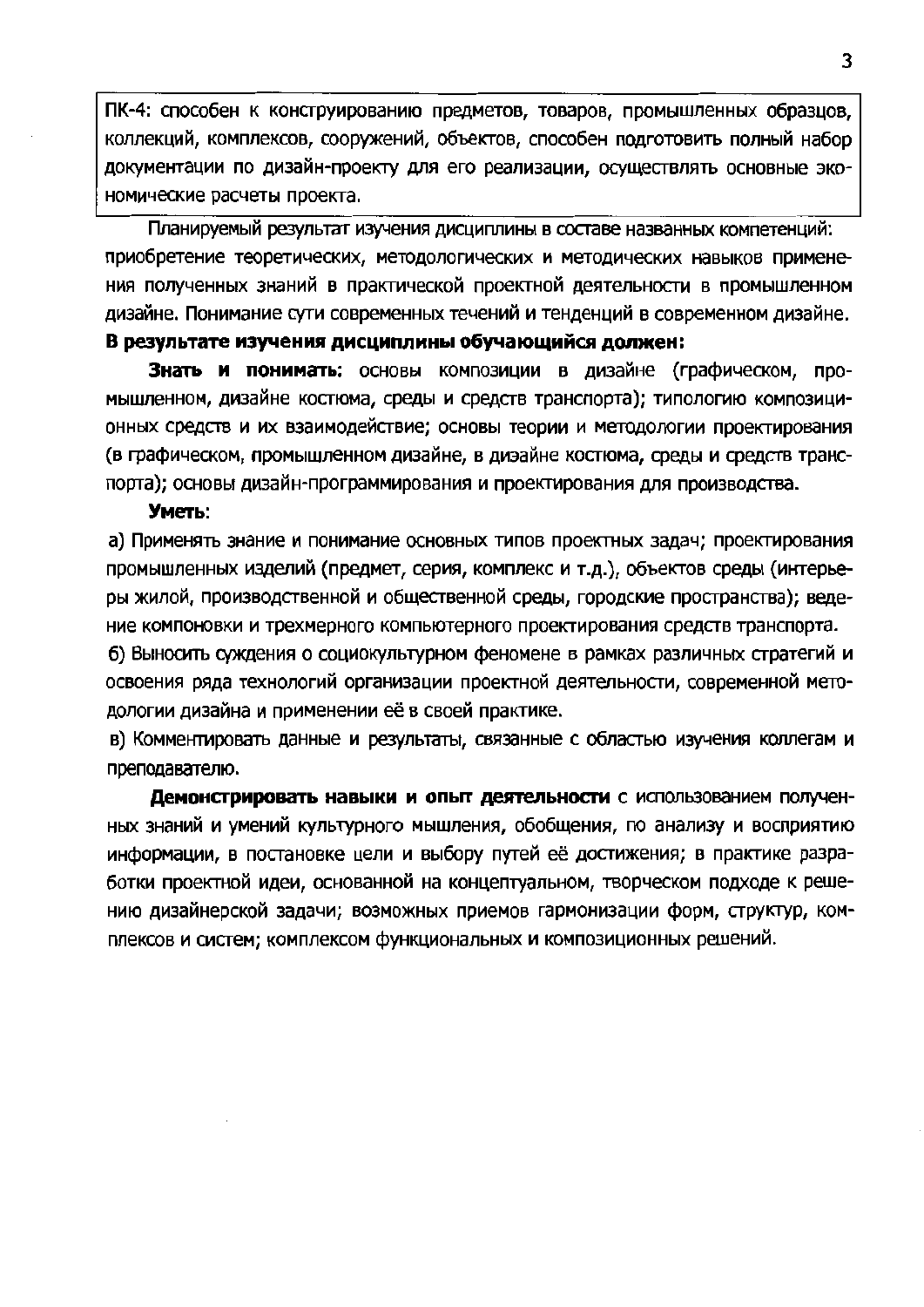#### 1.5. Объем дисциплины

|                         |                        |             |                          |            | Аудиторные<br>занятия                   |                          | Самостоятельная работа       |                      |                      |                                   |                         |                       |             |                      |                                    |                                 |                               |                                                             |                                                |
|-------------------------|------------------------|-------------|--------------------------|------------|-----------------------------------------|--------------------------|------------------------------|----------------------|----------------------|-----------------------------------|-------------------------|-----------------------|-------------|----------------------|------------------------------------|---------------------------------|-------------------------------|-------------------------------------------------------------|------------------------------------------------|
| По семестрам            | Зачетных единиц (з.е.) | Часов (час) | Аудиторные занятия всего | Лекции (Л) | Практические занятия (ПЗ), Семинары (С) | Другие виды занятий (Др) | Самостоятельная работа всего | Курсовой проект (КП) | Курсовая работа (KP) | Расчетно-графическая работа (РГР) | Графическая работа (ГР) | Расчетная работа (PP) | Pedepar (P) | Домашняя работа (ДР) | Творческая работа (эссе, клаузура) | Подготовка к контрольной работе | Подготовка к зкзамену, зачету | Другие виды самостоятельных занятий (подготовка к занятиям) | Форма промежуточной аттестации по дисциплине*. |
| $\overline{\mathbf{z}}$ | 3                      | 108         | 36                       | 9          | 27                                      |                          | 72                           |                      |                      |                                   |                         |                       |             |                      |                                    |                                 | 4                             | 68                                                          | Зач                                            |
| 8                       | 2                      | 72          | 18                       | 6          | 12                                      |                          | 54                           |                      |                      |                                   |                         |                       |             |                      |                                    |                                 | 36                            | 18                                                          | Экз                                            |
| Итого                   | 5                      | 180         | 54                       | 15         | 39                                      |                          | 126                          |                      |                      |                                   |                         |                       |             |                      |                                    |                                 | 40                            | 86                                                          |                                                |

\*Зачет с оценкой - 30, Зачет - Зач, Экзамен - Экз, Курсовые проекты - КП, Курсовые работы - КР

# 2. СОДЕРЖАНИЕ ДИСЦИПЛИНЫ

| Код<br>раздела,<br>темы | Раздел, тема, содержание дисциплины*                                             |  |  |  |  |  |  |
|-------------------------|----------------------------------------------------------------------------------|--|--|--|--|--|--|
| Раздел 1                | Дизайн в предметном мире                                                         |  |  |  |  |  |  |
| Тема 1                  | Дизайн в системе искусств предметного мира и научно-технической<br>деятельности. |  |  |  |  |  |  |
| Тема 2                  | Виды дизайна. «Расширяющийся» дизайн.                                            |  |  |  |  |  |  |
| Тема 3                  | Дизайн как метод проектной деятельности. Цели проекта. Субъект и                 |  |  |  |  |  |  |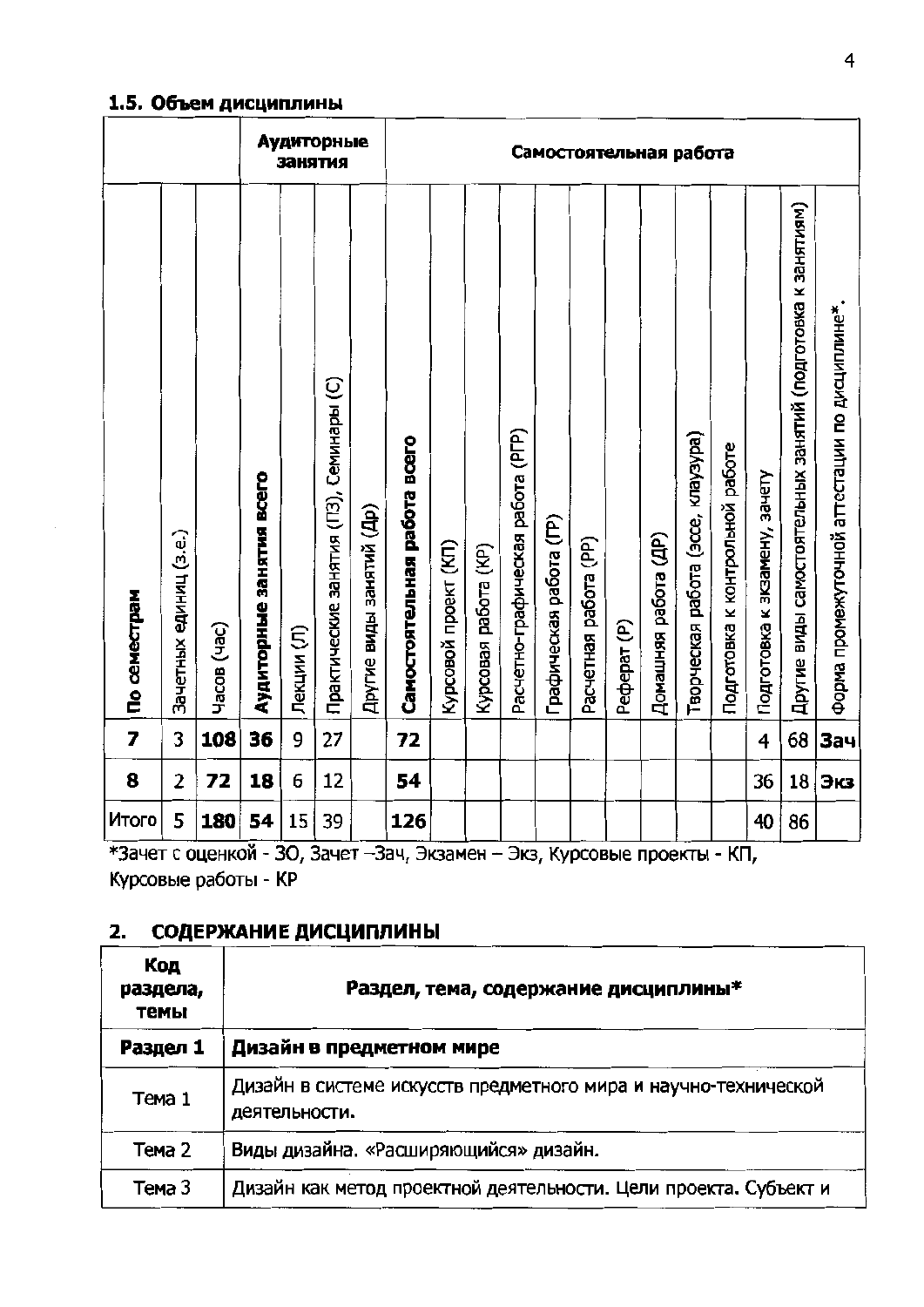| Код<br>раздела,<br>темы | Раздел, тема, содержание дисциплины*                                                                       |
|-------------------------|------------------------------------------------------------------------------------------------------------|
|                         | объект проектирования.                                                                                     |
| Раздел 2                | Стратегия и тактика в дизайн-процессе                                                                      |
| Тема 1                  | Художественный и проектный образы.                                                                         |
| Tema 2                  | Методический принцип проектных классификаций.                                                              |
| Тема 3                  | Приемы композиционного формообразования.                                                                   |
| Тема 4                  | Функции вещи. Понятие морфологии вещи.                                                                     |
| Тема 5                  | Структура дизайн-концепции.                                                                                |
| Тема 6                  | Современные методики сегментирования потребителей.                                                         |
| Тема 7                  | Гуманитарные аспекты дизайн-проектирования.                                                                |
| Тема 8                  | Грин-дизайн. Экологический дизайн.                                                                         |
| Раздел 3                | Специфика проектирования средств транспорта, средовых<br>объектов, одежды и аксессуаров, графики и рекламы |
| Тема 1                  | Дизайн средств транспорта.                                                                                 |
| Тема 2                  | Средовой подход. Дизайн интерьера.                                                                         |
| Тема 3                  | Концепция «Умного дома».                                                                                   |
| Тема 4                  | Потребности и интересы. Мода. Дизайн одежды.                                                               |
| Тема 5                  | Брендинг и графический дизайн. Рекламные технологии.                                                       |
| Раздел 4                | Дизайн-программирование                                                                                    |
| Tema 1                  | Классификация и типологизация. Нулевая типология.                                                          |
| Тема 2                  | Дизайн-программа, структура, этапы и проектные документы.                                                  |
| Раздел 5                | Дизайн для производства                                                                                    |
| Тема 1                  | Методика DFM.                                                                                              |
| Тема 2                  | Прототипирование в промышленном дизайне.                                                                   |
| Тема 3                  | Задание на проектирование. Структура.                                                                      |
| Тема 4                  | Экспертиза и критика в промышленном дизайне.                                                               |
|                         |                                                                                                            |

 $\mathcal{L}^{\text{max}}_{\text{max}}$  ,  $\mathcal{L}^{\text{max}}_{\text{max}}$ 

 $\overline{5}$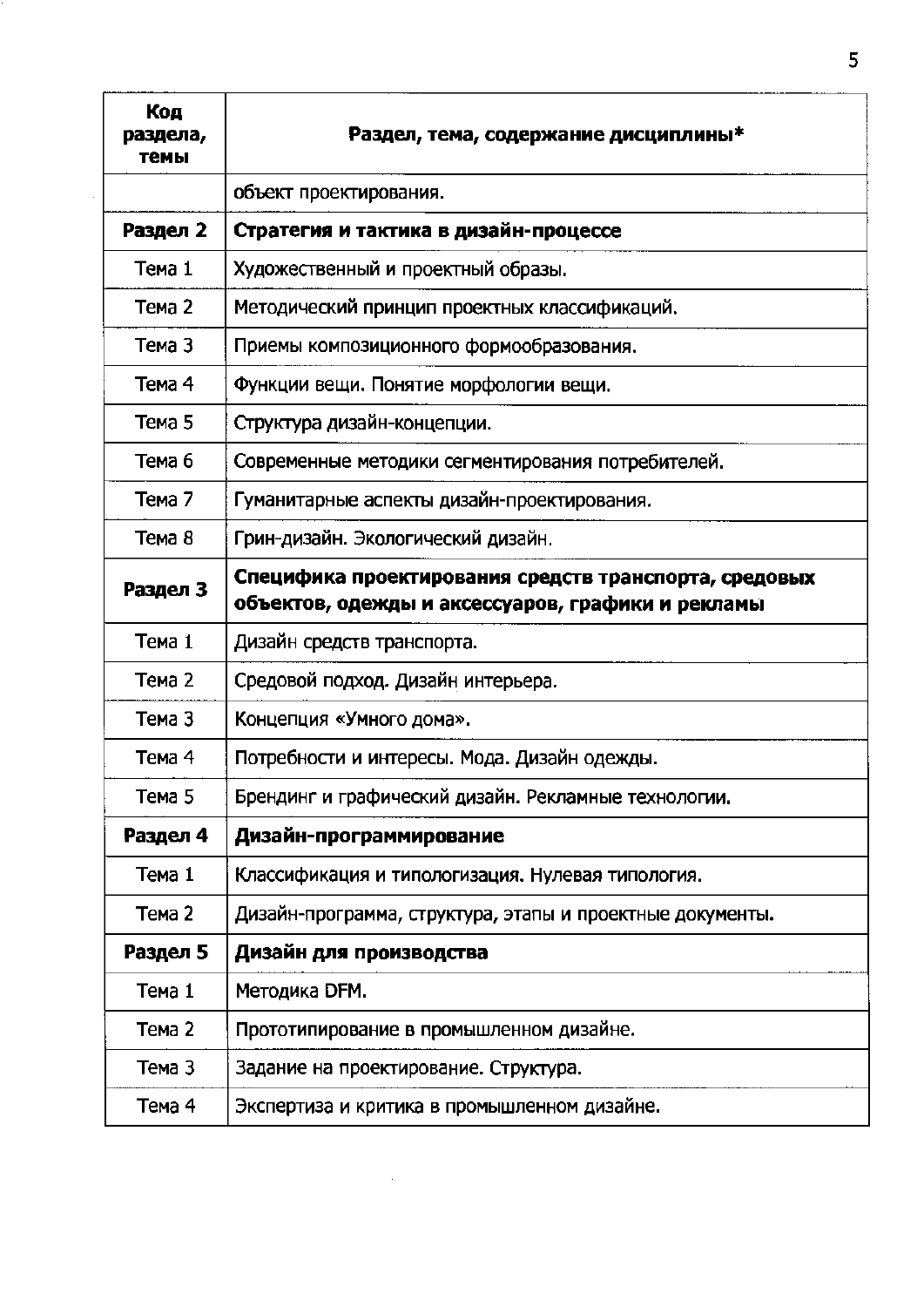# 3. РАСПРЕДЕЛЕНИЕ УЧЕБНОГО ВРЕМЕНИ

# 3.1. Распределение аудиторных занятий и самостоятельной работы по разделам дисциплины

|                |                         |                                                                                                                                                                                           |              |              | <b>Аудиторные</b><br>занятия (час.) |                                      |                       |
|----------------|-------------------------|-------------------------------------------------------------------------------------------------------------------------------------------------------------------------------------------|--------------|--------------|-------------------------------------|--------------------------------------|-----------------------|
| Семестр        | Неделя семестра         | Раздел дисциплины,<br>тема                                                                                                                                                                | <b>BCEFO</b> | Лекции       | Практич.<br>занятия,<br>семинары    | Само-<br>CTOЯT.<br>работа,<br>(час.) | Оценочные<br>средства |
| $\overline{7}$ | $\mathbf{1}$            | Дизайн<br>B<br>системе<br>ИC-<br>кусств предметного мира<br>научно-технической<br>N<br>Признаки<br>деятельности.<br>дизайна. Расширяющийся<br>дизайн.                                     | 6            | $\mathbf{1}$ | 1                                   | 4                                    | Конспект<br>лекции    |
| $\overline{7}$ | $\overline{2}$          | Дизайн как метод проект-<br>ной деятельности. Кано-<br>нический<br>проектный<br>И<br>виды деятельности. Цели<br>проекта. Объект и субъект<br>- вещь и дизайнер. Этапы)<br>дизайн-проекта. | 6            | $\mathbf{1}$ | $\mathbf{1}$                        | 4                                    | Конспект<br>лекции    |
| 7              | $\overline{\mathbf{3}}$ | Теоретические и методо-<br>логические тенденции в<br>современном промышлен-<br>ном дизайне.                                                                                               | 6            | 1            | 1                                   | 4                                    | Конспект<br>лекции    |
| $\overline{7}$ | $\overline{\mathbf{4}}$ | Стратегия и тактика в ди-<br>зайн-процессе. Проектный<br>образ. Образ в искусстве<br>и в дизайне.                                                                                         | 6            |              | 2                                   | 4                                    | Семинар               |
| $\overline{7}$ | 5                       | Художественное модели-<br>рование. Смыслообразо-<br>Методический<br>вание.<br>принцип проектных клас-<br>сификаций. Общие клас-<br>сификации.                                             | 6            | $\mathbf{1}$ | $\mathbf{1}$                        | 4                                    | Конспект<br>лекции    |
| 7              | 6                       | Частные<br>(оперативные)<br>классификации. Компози-<br>ционное формообразова-<br>ние. Категории, свойства<br>и средства композиции.                                                       | 6            |              | 2                                   | 4                                    | Семинар               |
| $\overline{7}$ | $\overline{7}$          | Функции вещи. Морфоло-<br>гия вещи.                                                                                                                                                       | 6            |              | 2                                   | 4                                    | Семинар               |
| 7              | 8                       | Описание композиционно-<br>го формообразования на<br>примере<br>студенческого<br>курсового дизайн-проекта                                                                                 | 6            | $\mathbf{1}$ | $\mathbf{1}$                        | 4                                    | Конспект<br>лекции    |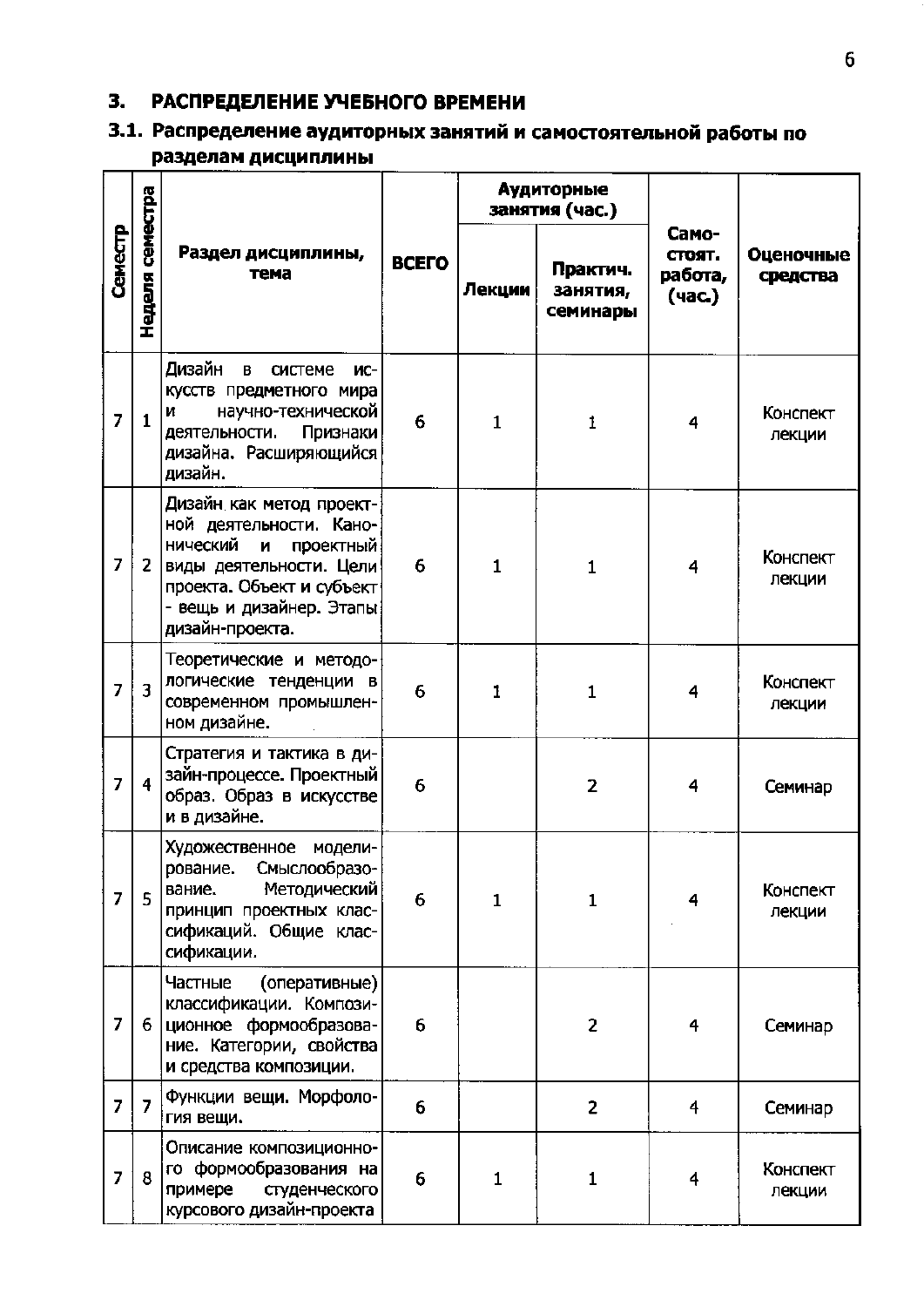|                |                 |                                                                                                                                                                          |              |              | <b>Аудиторные</b><br>занятия (час.) |                                      |                       |  |
|----------------|-----------------|--------------------------------------------------------------------------------------------------------------------------------------------------------------------------|--------------|--------------|-------------------------------------|--------------------------------------|-----------------------|--|
| Семестр        | Неделя семестра | Раздел дисциплины,<br>тема                                                                                                                                               | <b>BCEFO</b> | Лекции       | Практич.<br>занятия,<br>семинары    | Само-<br>стоят.<br>работа,<br>(час.) | Оценочные<br>средства |  |
| $\overline{7}$ | 9               | дизайн-<br>Разработка<br>концепции.<br>Структура<br>концепции.                                                                                                           | 6            | $\mathbf{1}$ | $\mathbf{1}$                        | 4                                    | Конспект<br>лекции    |  |
| $\overline{z}$ | 10              | Сегментирование<br>потре-<br>бителей товаров и услуг.<br>«apriory»<br>M<br>кластерное<br>«posthoc». Методика пси-<br>хографического<br>сегмен-<br><b>ТИРОВАНИЯ VALS.</b> | 6            | $\mathbf{1}$ | $\mathbf{1}$                        | 4                                    | Конспект<br>лекции    |  |
| $\overline{7}$ |                 | Дизайн-проектирование<br>11 средств транспорта. Сти-<br>ли в автодизайне.                                                                                                | 6            |              | $\overline{2}$                      | 4                                    | Семинар               |  |
| $\overline{7}$ | 12 <sub>2</sub> | Гуманитарные аспекты и<br>эргономическое<br>обеспе-<br>дизайн-<br>чение<br>проектирования.                                                                               | 6            |              | 2                                   | 4                                    | Семинар               |  |
| $\overline{7}$ | 13              | Экологический<br>и<br>грин-<br>дизайн.                                                                                                                                   | 6            |              | 2                                   | 4                                    | Семинар               |  |
| $\overline{7}$ | 14              | Средовой подход в<br>ДИ-<br>зайн-проектировании. Ви-<br>ды среды. Стили в дизай-<br>не-интерьера.                                                                        | 6            | $\mathbf{1}$ | $\mathbf{1}$                        | 4                                    | Конспект<br>лекции    |  |
| $\overline{7}$ | 15              | Концепции «Умного до-<br>ма».                                                                                                                                            | 6            |              | 2                                   | 4                                    | Семинар               |  |
| $\overline{7}$ | 16              | Техника<br>проектно-<br>графического<br>моделиро-<br>вания. Виды графических<br>изображений.                                                                             | 6            |              | 2                                   | 4                                    | Семинар               |  |
| 7              |                 | Макетирование<br>и<br>ВИДЫ<br>макетных образцов.<br>17 Виды технологии и обо-<br>рудование для 3-D прото-<br>типирования.                                                | 6            |              | $\overline{z}$                      | 4                                    | Семинар               |  |
| $\overline{7}$ |                 | Номенклатура разрабаты-<br>18 ваемых проектных доку-<br>MeHTOB.                                                                                                          | 6            | $\mathbf{1}$ | $\mathbf{1}$                        | 4                                    | Конспект<br>лекции    |  |
|                |                 | Итого за 7 семестр:                                                                                                                                                      | 108          | 9            | 27                                  | 72                                   | зачет                 |  |

 $\sim$ 

l,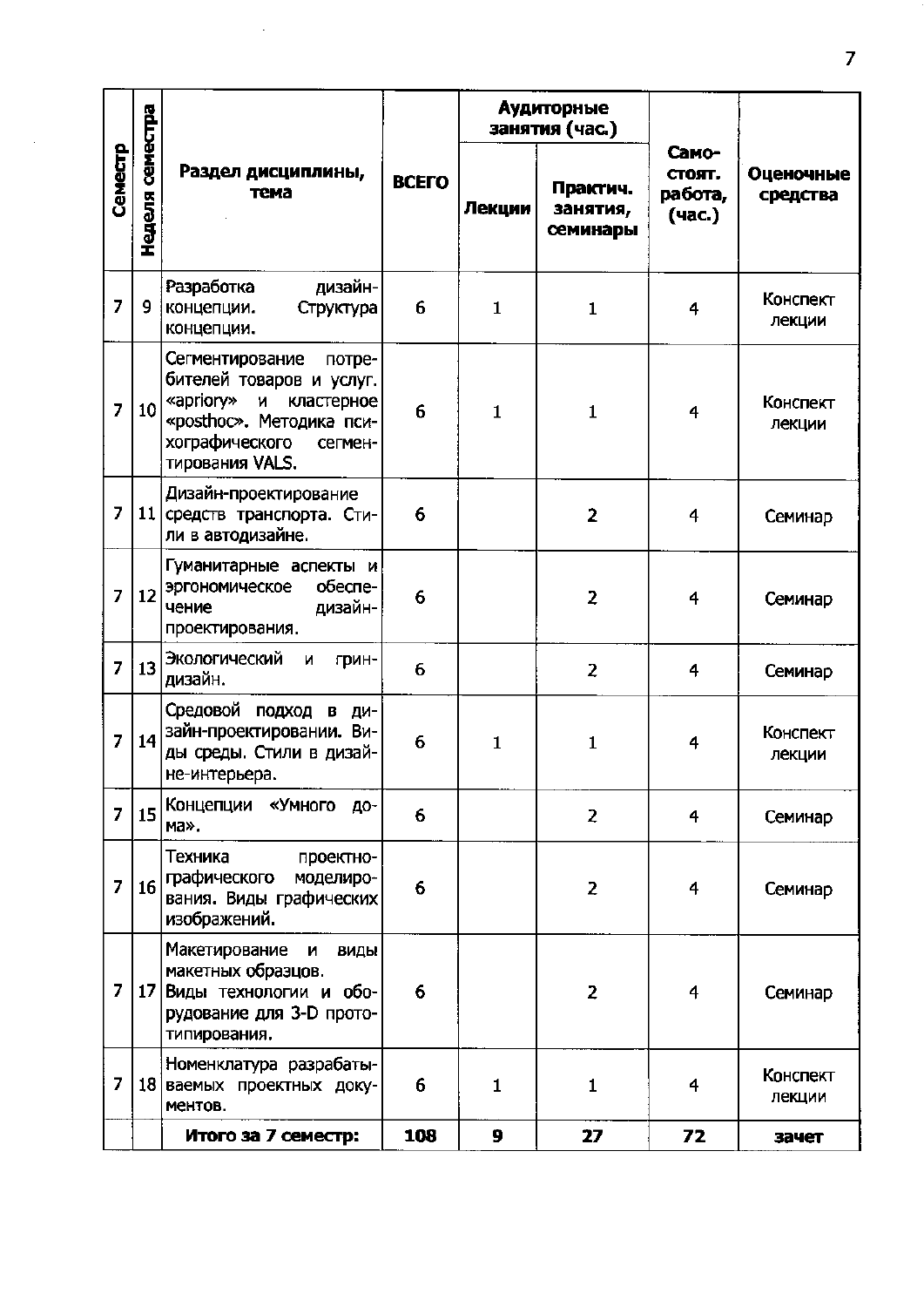|         |                 |                                                                                                          |              |              | Аудиторные<br>занятия (час.)     |                                      |                       |  |
|---------|-----------------|----------------------------------------------------------------------------------------------------------|--------------|--------------|----------------------------------|--------------------------------------|-----------------------|--|
| Семестр | Неделя семестра | Раздел дисциплины,<br>тема                                                                               | <b>BCEFO</b> | Лекции       | Практич.<br>занятия,<br>семинары | Само-<br>стоят.<br>работа,<br>(час.) | Оценочные<br>средства |  |
| 8       | $\mathbf{1}$    | Дизайн-<br>Про-<br>программирование.<br> ектная типология и клас-<br>сификация. Нулевая ти-<br>пология.  | 4            | $\mathbf{1}$ | $\mathbf{1}$                     | $\overline{2}$                       | Конспект<br>лекции    |  |
| 8       | $\overline{2}$  | Дизайн-программа,<br>ee<br>структура и этапы разра-<br>ботки.                                            | 4            | $\mathbf{1}$ | $\mathbf{1}$                     | $\overline{2}$                       | Конспект<br>лекции    |  |
| 8       | 3               | DFM (Design For Manufac-<br>turing) - проектирование<br>для производства.                                | 4            | 1            | $\mathbf{1}$                     | 2                                    | Конспект<br>лекции    |  |
| 8       | 4               | Потребности и интересы.<br>Мода как социальный фе-<br>номен.                                             | 4            | $\mathbf{1}$ | $\mathbf{1}$                     | 2                                    | Конспект<br>лекции    |  |
| 8       | 5               | стиль. Дизайн<br>Мода и<br>одежды.                                                                       | 4            |              | 2                                | $\overline{2}$                       | Семинар               |  |
| 8       | 6               | Графический<br>дизайн<br>_и∣<br>бренд-технологии. Брен-<br>динг и ребрендинг. Рек-<br>ламные технологии. | 4            |              | $\overline{2}$                   | 2                                    | Семинар               |  |
| 8       |                 | Основы<br>прототипирова-<br>7 НИЯ В Промышленном ди-<br>зайне.                                           | 4            | 1            | 1                                | 2                                    | Конспект<br>лекции    |  |
| 8       |                 | План проекта. Задание на<br>8 проектирование. Структу-<br>ра ТЗ.                                         | 4            | 1            | $\mathbf{1}$                     | $\overline{2}$                       | Конспект<br>лекции    |  |
| 8       | 9               | Критика<br>экспертная<br>и<br>оценка в промышленном<br>дизайне. Виды и структу-<br>ра экспертизы.        | 4            |              | $\overline{2}$                   | 2                                    | Семинар               |  |
|         |                 | Подготовка к зкзамену                                                                                    | 36           |              |                                  | 36                                   |                       |  |
|         |                 | Итого за 8 семестр:                                                                                      | 72           | 6            | 12                               | 54                                   | экзамен               |  |
|         |                 | Итого                                                                                                    | 180          | 15           | 39                               | 126                                  |                       |  |

# 3.2. Другие виды занятий

Не предусмотрено

3.3. Мероприятия самостоятельной работы и текущего контроля

3.3.1. Примерный перечень тем курсовых проектов (курсовых работ) Не предусмотрено.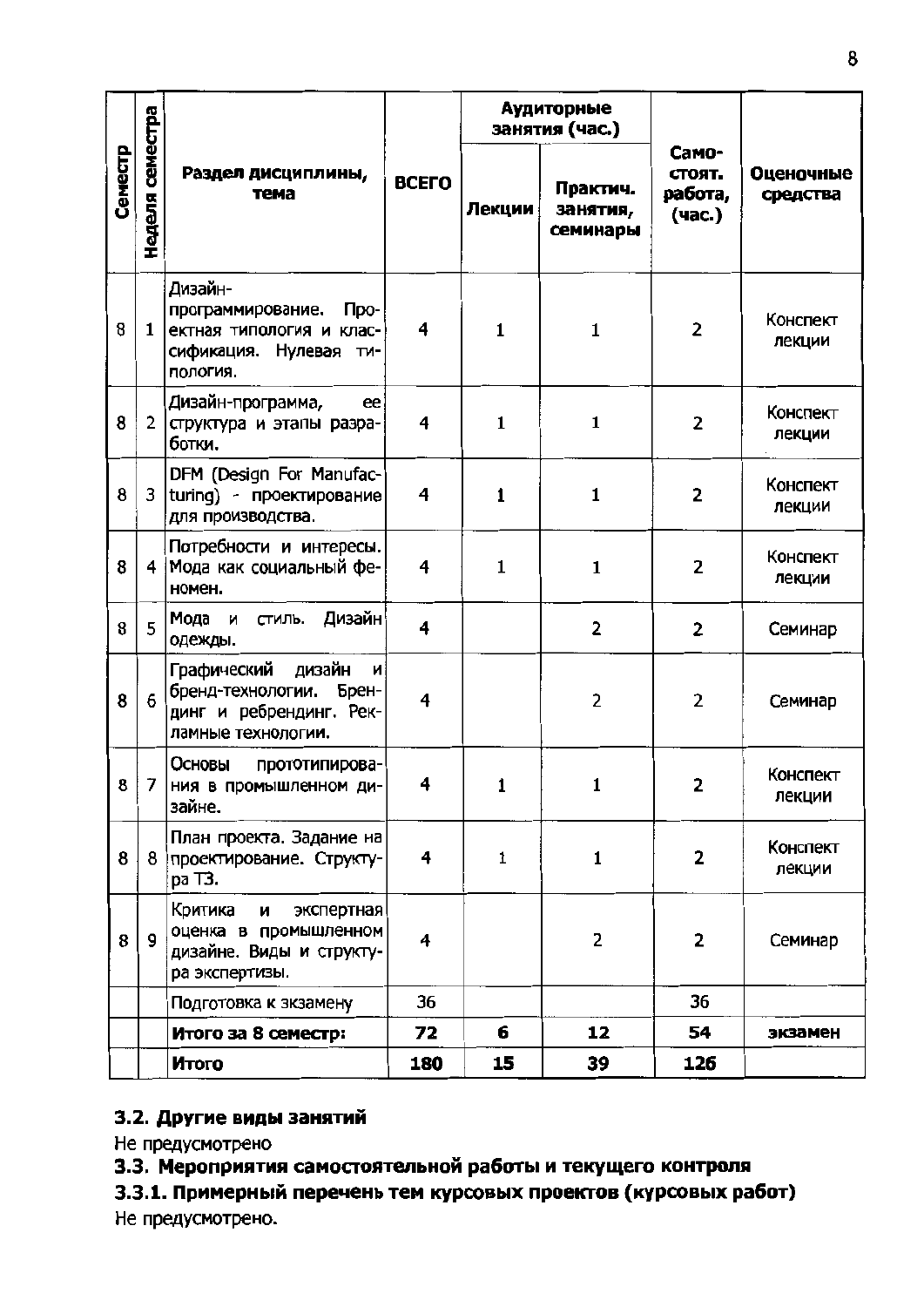#### 3.3.2. Примерный перечень тем расчетно-графических работ

Не предусмотрено.

#### 3.3.3. Примерный перечень тем графических работ

Не предусмотрено.

#### 3.3.4. Примерный перечень тем расчетных работ (программных продуктов) Не предусмотрено.

#### 3.3.5. Примерный перечень тем рефератов (эссе, творческих работ)

Анализ потребительских свойств технически простого изделия.

#### 3.3.6. Примерный перечень тем домашних работ

Не предусмотрено.

#### 3.3.7. Примерная тематика контрольных работ

Не предусмотрено.

#### 3.3.8. Примерная тематика клаузур

Не предусмотрено.

#### $4<sub>-</sub>$ ПРИМЕНЯЕМЫЕ ТЕХНОЛОГИИ ОБУЧЕНИЯ

|                                                      |                           | Активные методы обучения |                          |           |                  |                              |                             |              |                       |                       |                                    | Дистанционные<br>технологии<br>и электронное обучение |                                        |                                         |                         |  |  |
|------------------------------------------------------|---------------------------|--------------------------|--------------------------|-----------|------------------|------------------------------|-----------------------------|--------------|-----------------------|-----------------------|------------------------------------|-------------------------------------------------------|----------------------------------------|-----------------------------------------|-------------------------|--|--|
| Код<br>раз-<br>дела,<br>темы<br>дис-<br>цип-<br>лины | Компьютерное тестирование | Кейс-метод               | Деловая или ролевая игра | Портфолио | Работа в команде | Метод развивающей кооперации | Балльно-рейтинговая система | Сторителлинг | Другие методы (какие) | Сетевые учебные курсы | Виртуальные практикумы и тренажеры | видеоконференции<br>Вебинары и                        | Асинхронные web-конференции и семинары | Совместная работа и разработка контента | Другие (указать, какие) |  |  |
| Разд.1                                               |                           | $\ddot{}$                |                          |           | $\ddot{}$        |                              |                             | $+$          |                       |                       |                                    |                                                       |                                        | $\ddot{}$                               |                         |  |  |
| Разд.2                                               |                           | $\ddagger$               | $\ddagger$               |           | $\ddot{}$        |                              |                             | $\ddot{}$    |                       |                       |                                    |                                                       |                                        | $\ddot{\phantom{1}}$                    |                         |  |  |
| Разд.3                                               |                           | $+$                      | $+$                      |           | $\ddagger$       |                              |                             | $+$          |                       |                       |                                    |                                                       |                                        | $\ddagger$                              |                         |  |  |
| Разд.4                                               |                           |                          |                          | $\ddot{}$ | $\ddot{}$        |                              |                             | $\ddagger$   |                       |                       |                                    |                                                       |                                        | $\ddot{}$                               |                         |  |  |
| Разд.5                                               |                           | $\ddagger$               | $\ddagger$               |           | $\ddagger$       |                              |                             | $\ddag$      |                       |                       |                                    |                                                       |                                        | $\ddagger$                              |                         |  |  |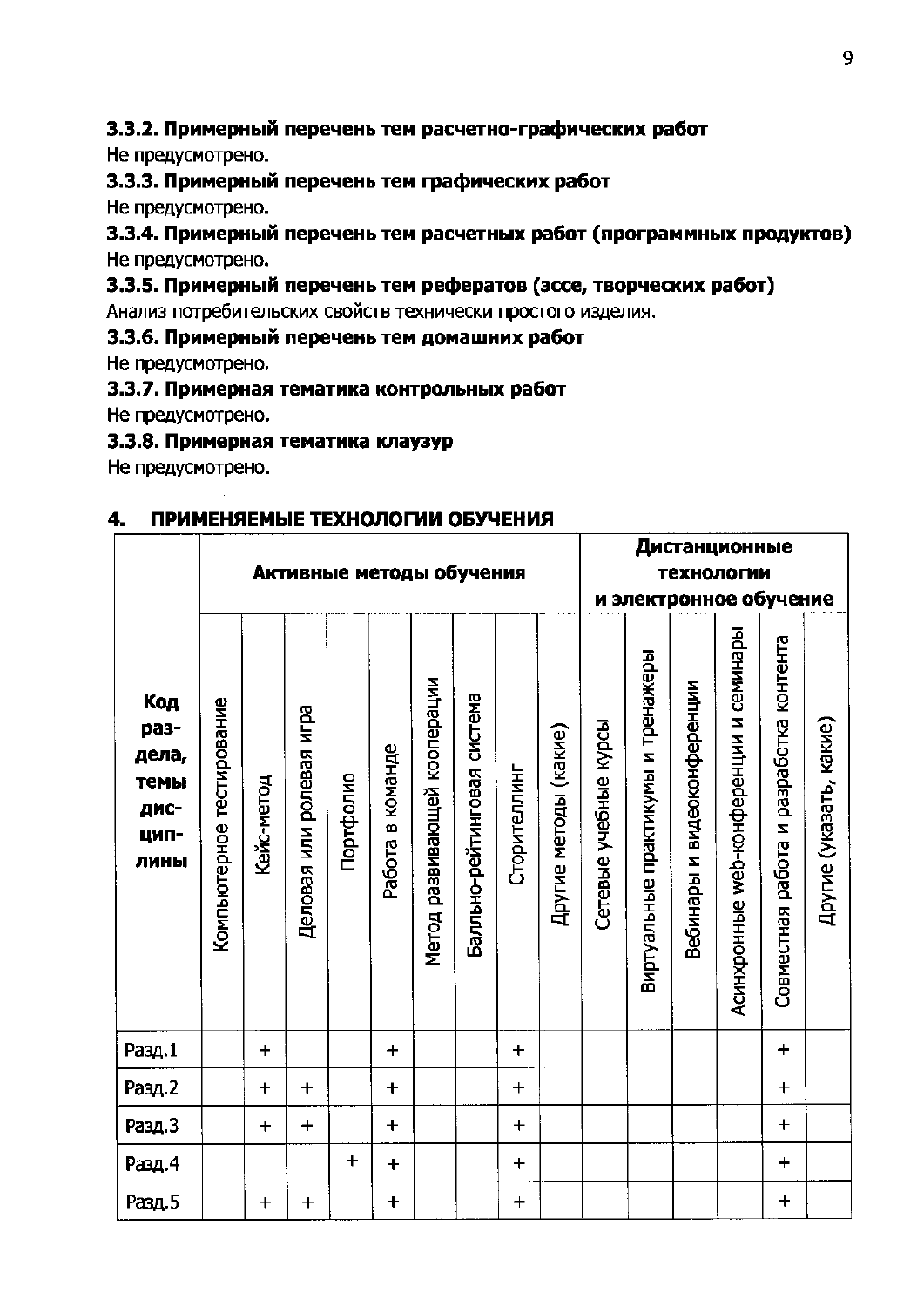#### УЧЕБНО-МЕТОДИЧЕСКОЕ И ИНФОРМАЦИОННОЕ ОБЕСПЕЧЕНИЕ 5. **ДИСЦИПЛИНЫ**

### 5.1. Рекомендуемая литература

## 5.1.1. Основная литература

1. Михайлов С., Михайлова А. Основы дизайна: учебник / С. Михайлов, А. Михайлов. - Казань: Дизайн-квартал, 2008. - 286 с. - Гриф УМО,

2. Розенсон И. А. Основы теории дизайна: учебник для вузов / И. А. Розенсон. -СПб.: Питер, 2010. - 219 с. - Гриф УМО.

3. Ковешникова Н. А. Дизайн: история и теория: учебное пособие / Н. А. Ковешникова. - М.: Омега-Л. 2015. - 256 с.

## 5.1.2. Дополнительная литература

1. Глазычев, В.Л. Дизайн как он есть / В.Л. Глазычев. - Москва: Европа, 2006. - 320 c. - Режим доступа: http://biblioclub.ru/index.php?page=book&id=44829

2. Смирнова, Л.Э. История и теория дизайна [Электронный ресурс]: учебное пособие / Л.Э. Смирнова. - Красноярск: Сибирский федеральный университет, 2014. - 224 с.: ил.. - URL: http://biblioclub.ru/index.php?page=book&id=435841

3. Панкина, М. В. Экологический дизайн: учебное пособие для бакалавриата и магистратуры / М. В. Панкина, С. В. Захарова.. - М. : Издательство Юрайт, 2017. - 197 с. www.biblio-online.ru/book/CA06BF9C-4BED-4F76-9157- $\overline{\phantom{0}}$ Режим доступа  $\sim 200$ 39377ECC9FE2.

### 5.2. Учебно-методическое обеспечение для самостоятельной работы Не используются.

5.3. Перечень информационных технологий, используемых при осуществлении образовательного процесса по дисциплине, включая перечень программного обеспечения и информационных справочных систем

## 5.3.1. Перечень программного обеспечения

Не используются.

### 5.3.2. Базы данных

Не используются.

### 5.4. Электронные образовательные ресурсы

http://biblioclub.ru

#### МЕТОДИЧЕСКИЕ УКАЗАНИЯ ДЛЯ ОБУЧАЮЩИХСЯ ПО ОСВОЕНИЮ б. ДИСЦИПЛИНЫ

## Студент обязан:

1) Знать:

- график учебного процесса по дисциплине (календарный план аудиторных занятий и план-график самостоятельной работы);
- порядок формирования итоговой оценки по дисциплине;

(преподаватель на первом занятии по дисциплине знакомит студентов с перечисленными организационно-методическими материалами);

2) Посещать все виды аудиторных занятий (преподаватель контролирует посещение всех видов занятий), вести самостоятельную работу по дисциплине, используя лите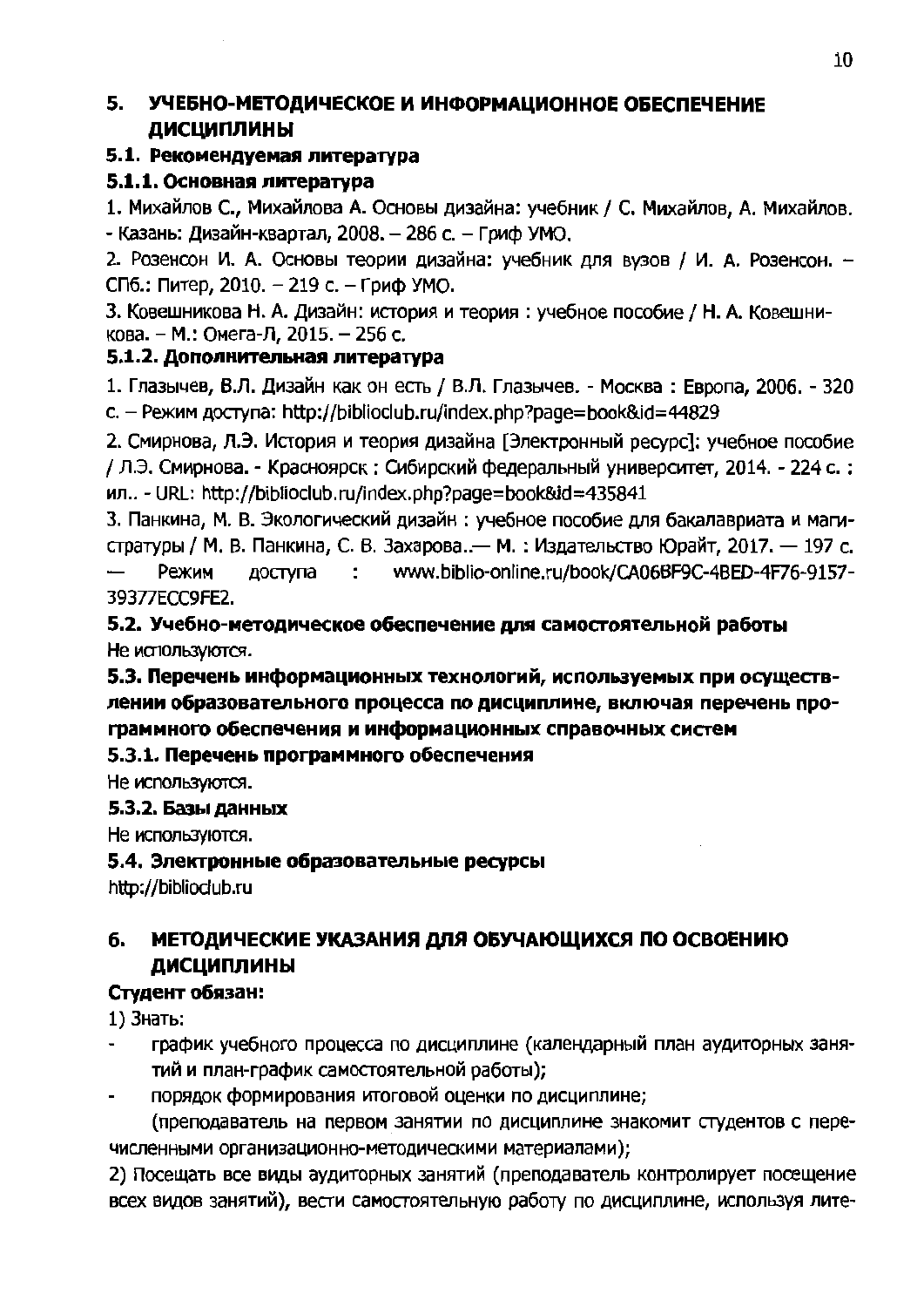ратуру, рекомендованную в рабочей программе дисциплины и преподавателем (преподаватель передает список рекомендуемой литературы студентам);

3) Готовиться и активно участвовать в аудиторных занятиях, используя рекомендованную литературу и методические материалы:

4) Своевременно и качественно выполнять все виды аудиторных и самостоятельных работ, предусмотренных графиком учебного процесса по дисциплине (преподаватель ведет непрерывный мониторинг учебной деятельности студентов);

5) В случае возникновения задолженностей по текущим работам своевременно до окончания семестра устранить их, выполняя недостающие или исправляя не зачтенные работы, предусмотренные графиком учебного процесса (преподаватель на основе данных мониторинга учебной деятельности своевременно предупреждает студентов о возникших задолженностях и необходимости их устранения).

#### 7. МАТЕРИАЛЬНО-ТЕХНИЧЕСКОЕ ОБЕСПЕЧЕНИЕ ДИСЦИПЛИНЫ

Лекционная аудитория для проведения групповых/поточных занятий с возможностью оснащения мультимедийным оборудованием.

#### 8. ФОНД ОЦЕНОЧНЫХ СРЕДСТВ ДЛЯ ПРОВЕДЕНИЯ ПРОМЕЖУТОЧНОЙ **АТТЕСТАЦИИ**

Фонд оценочных средств предназначен для оценки:

Соответствия фактически достигнутых каждым студентом результатов изучения дисциплины результатам, запланированным в формате дескрипторов «Знать и понимать, уметь, демонстрировать навыки и опыт деятельности» (п.1.4) и получения интегрированной оценки по дисциплине.

Уровня формирования злементов компетенций, соответствующих этапу изуче-НИЯ ДИСЦИПЛИНЫ.

# 8.1, КРИТЕРИИ ОЦЕНИВАНИЯ РЕЗУЛЬТАТОВ КОНТРОЛЬНО-ОЦЕНОЧНЫХ МЕРОПРИЯТИЙ ТЕКУШЕЙ И ПРОМЕЖУТОЧНОЙ АТТЕСТАЦИИ ПО ДИСЦИПЛИНЕ

8.1.1. Уровень формирования элементов компетенций, соответствующих этапу изучения дисциплины, оценивается с использованием следующих критериев и шкалы оценок\*

| Критерии             | Шкала оценок                              |                     |  |  |
|----------------------|-------------------------------------------|---------------------|--|--|
| Оценка по дисциплине | Уровень освоения элементов<br>компетенций |                     |  |  |
| Отлично              |                                           | Высокий             |  |  |
| Хорошо               | Зачтено                                   | Повышенный          |  |  |
| Удовлетворительно    |                                           | Пороговый           |  |  |
| Неудовлетворительно  | Не зачтено                                | Элементы не освоены |  |  |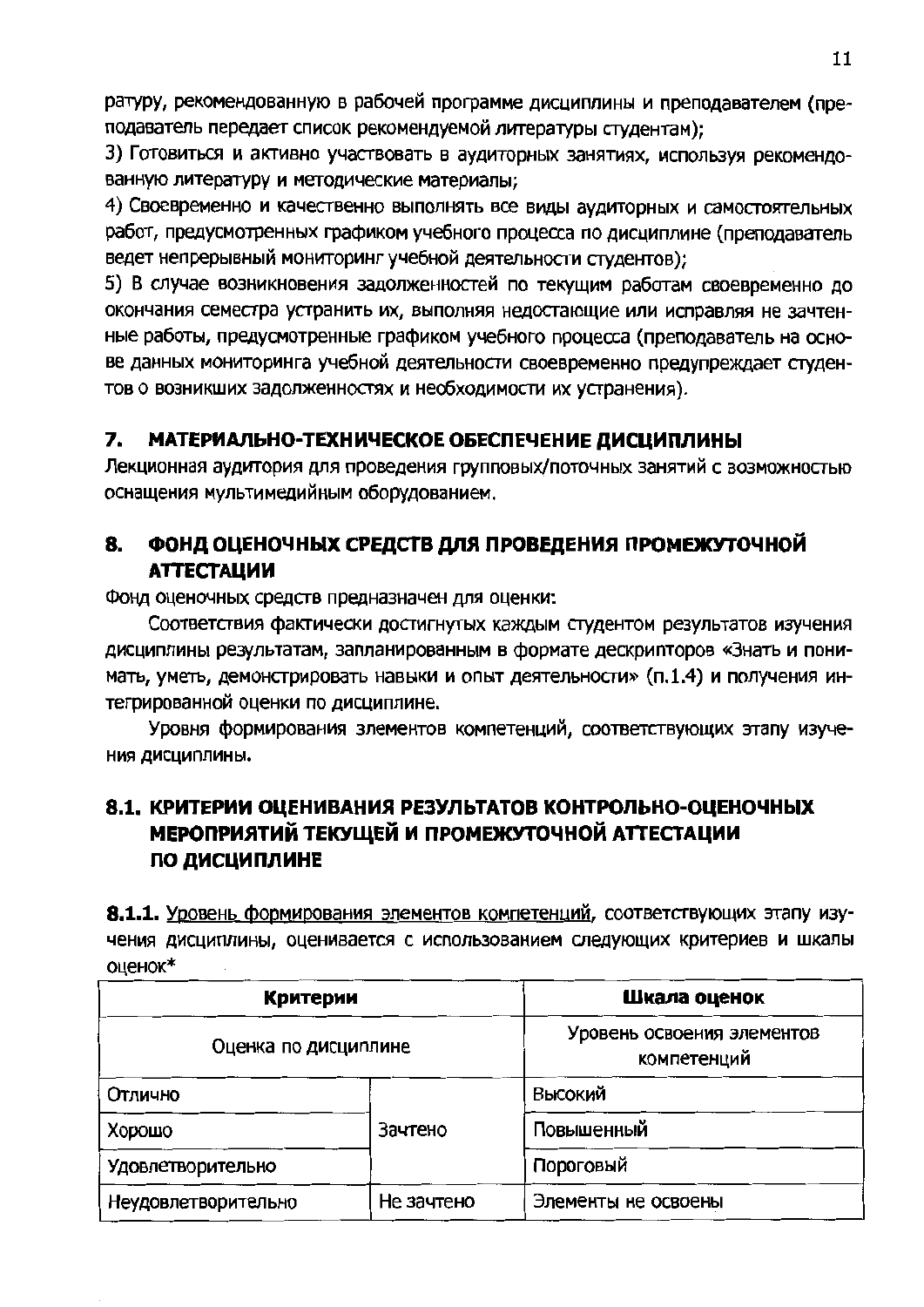\*) Описание критериев см. Приложение 1.

8.1.2. Промежуточная аттестация по дисциплине представляет собой комплексную оценку, определяемую уровнем выполнения всех запланированных контрольнооценочных мероприятий (КОМ). Используемый набор КОМ имеет следующую характеристику:

| N <sub>o</sub><br>п/п | Форма КОМ                                                             | Состав КОМ                                                          |
|-----------------------|-----------------------------------------------------------------------|---------------------------------------------------------------------|
| 1.                    | Посещение аудиторных занятий                                          |                                                                     |
| 2.                    | Выполнение заданий по темам дисциплины:<br>Дизайн в предметном мире.  | Конспект лекций. Семинары.<br>Обсуждение видео-<br>и фотоматериалов |
|                       | Стратегия и тактика в дизайн-процессе.                                | Конспект лекций. Семинары.<br>Обсуждение видео-<br>и фотоматериалов |
|                       | Специфика проектирования средств транс-<br>порта и средовых объектов. | Конспект лекций. Семинары.<br>Обсуждение видео-<br>и фотоматериалов |
|                       | Дизайн-программирование.                                              | Конспект лекций. Семинары.                                          |
|                       | Дизайн для производства                                               | Конспект лекций. Семинары.                                          |
| 3                     | Зачет (7 семестр)                                                     | Выполнение заданий семестра                                         |
| 4                     | Экзамен (8 семестр)                                                   | 27 вопросов                                                         |

Характеристика состава заданий КОМ приведена в разделе 8.3.

8.1.3. Оценка знаний, умений и навыков, продемонстрированных студентами при выполнении отдельных контрольно-оценочных мероприятий и оценочных заданий, входящих в их состав, осуществляется с применением следующей шкалы оценок и критериев:

| Уровни оценки<br>достижений<br>студента<br>(оценки) | Критерии<br>для определения уровня достижений<br>Выполненное оценочное задание:                    | Шкала оценок             |
|-----------------------------------------------------|----------------------------------------------------------------------------------------------------|--------------------------|
| Высокий (В)                                         | соответствует требованиям*, замечаний<br>нет                                                       | Отлично (5)              |
| Средний (С)                                         | соответствует требованиям*, имеются<br>замечания, которые не требуют обяза-<br>тельного устранения | Хорошо (4)               |
| Пороговый (П)                                       | не в полной мере соответствует требова-<br>ниям*, есть замечания                                   | <b>Удовлетворительно</b> |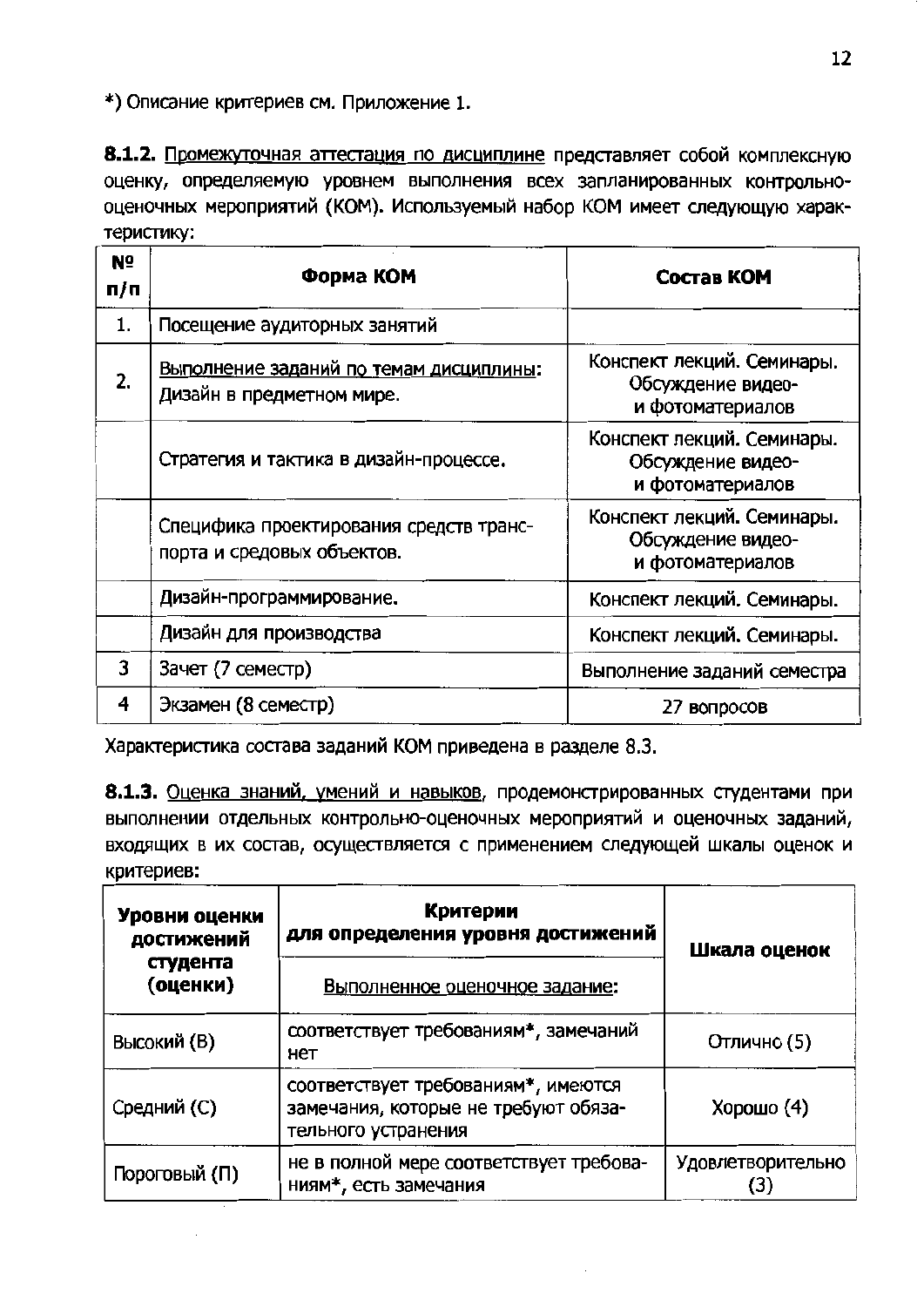| Уровни оценки<br>достижений<br>студента<br>(оценки) | Критерии<br>для определения уровня достижений<br>Выполненное оценочное задание:         | Шкала оценок                 |
|-----------------------------------------------------|-----------------------------------------------------------------------------------------|------------------------------|
| Недостаточный<br>(H)                                | не соответствует требованиям*, имеет<br>существенные ошибки, требующие ис-<br>правления | Неудовлетвори-<br>тельно (2) |
| Нет результата<br>(0)                               | не выполнено или отсутствует                                                            | Оценка<br>не выставляется    |

\*) Требования и уровень достижений студентов (соответствие требованиям) по каждому контрольно-оценочному мероприятию определяется с учетом критериев, приведенных в Приложении 1.

## 8.2. КРИТЕРИИ ОЦЕНИВАНИЯ РЕЗУЛЬТАТОВ ПРОМЕЖУТОЧНОЙ АТТЕСТАЦИИ ПРИ ИСПОЛЬЗОВАНИИ НЕЗАВИСИМОГО ТЕСТОВОГО **КОНТРОЛЯ**

При проведении независимого тестового контроля как формы промежуточной аттестации применяется методика оценивания результатов, предлагаемая разработчиками тестов.

# 8.3. ОЦЕНОЧНЫЕ СРЕДСТВА ДЛЯ ПРОВЕДЕНИЯ ТЕКУЩЕЙ И ПРОМЕЖУТОЧНОЙ АТТЕСТАЦИИ

### 8.3.1. Дизайн в предметном мире

- $1.$ Конспект лекций.
- $2<sub>-</sub>$ Семинарские занятия.
- 3. Групповое обсуждение и разбор содержания видео- и фотоматериалов.

### 8.3.2. Стратегия и тактика в дизайн-процессе

- $1.$ Конспект лекций.
- $2<sup>1</sup>$ Семинарские занятия.
- 3. Групповое обсуждение и разбор содержания видео- и фотоматериалов.

### 8.3.3. Специфика проектирования средств транспорта и средовых объектов

- $1.$ Конспект лекций.
- $2.$ Семинарские занятия.
- $3<sub>1</sub>$ Групповое обсуждение и разбор содержания видео- и фотоматериалов.

### 8.3.4. Дизайн-программирование

- $1<sub>1</sub>$ Конспект лекций.
- $2.$ Семинарские занятия.

### 8.3.5. Дизайн для производства

- 1. Конспект лекций.
- $2<sup>1</sup>$ Семинарские занятия.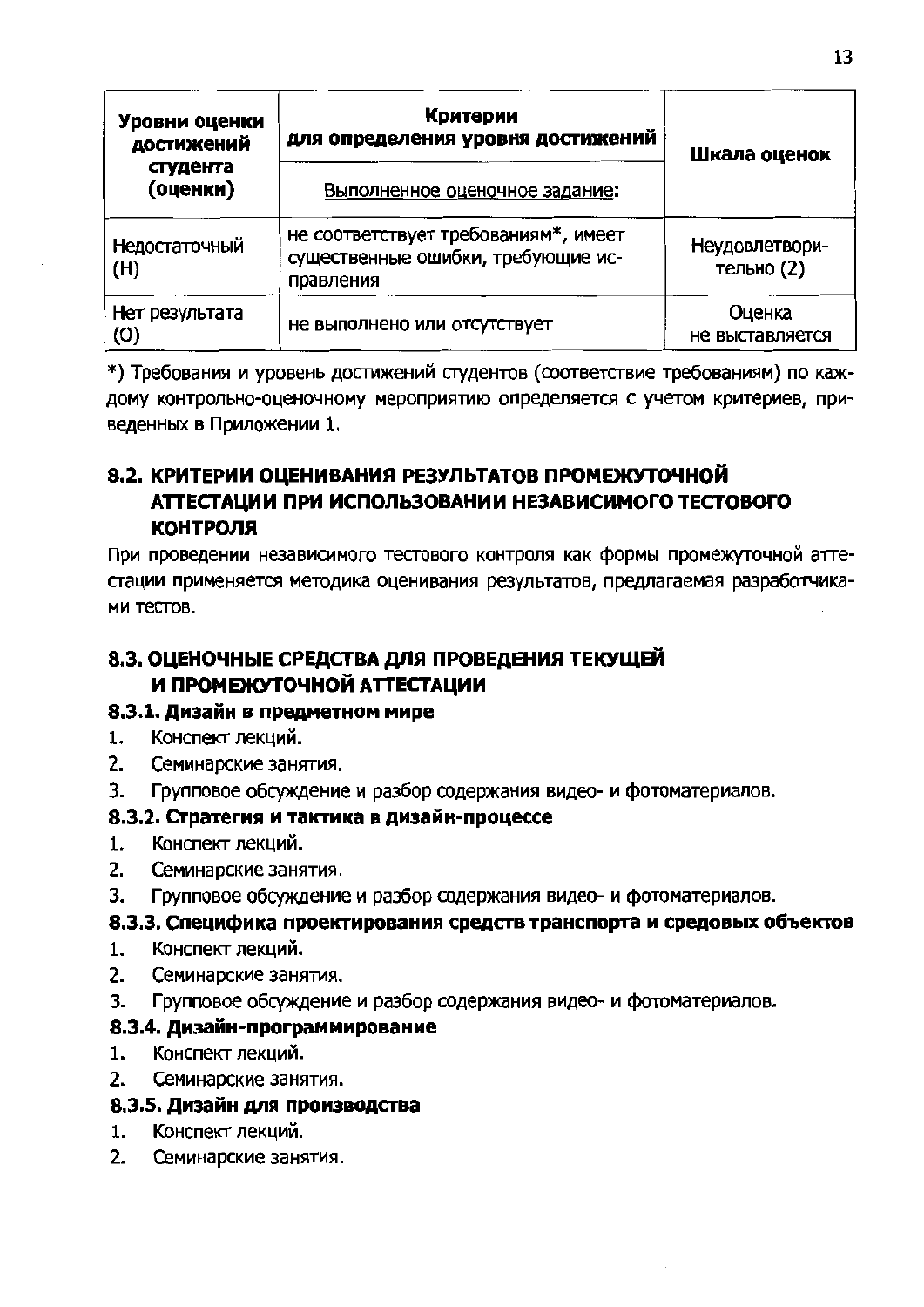#### 8.3.6. Вопросы к экзамену:

- Как дизайн включается в систему искусства и научной деятельности? Дизайн  $1<sub>1</sub>$ как метод проектной деятельности.
- Признаки дизайна. Основные виды дизайна. Что такое «расширяющийся» ди- $2.$ зайн?
- Структура проектной деятельности. Что такое дизайн-деятельность? 3.
- $4<sub>-</sub>$ Структура целей дизайн-процесса. Этапы дизайн-процесса. Категории сложности проектных дизайнерских работ.
- 5. Стратегия и тактика в дизайн-процессе.
- Различие и сходство образа в искусство и в дизайне. Методика образного под-6. хода в дизайне.
- Проектная концепция. Структура проектной концепции. 7.
- 8. Основные типы проектных задач в зависимости от вида дизайна.
- Понятия морфологии в дизайне. Функции вещи. 9.
- 10. Композиционное формообразование в дизайн-проектировании. Категории, свойства и средства дизайнерской композиции.
- 11. Методология и виды сегментирования потребителей.
- 12. Специфика дизайн-проектирования средств транспорта. Стили в автодизайне.
- 13. Средовой подход в дизайн-проектировании. Формообразующие факторы средовых объектов.
- 14. Гуманитарные аспекты дизайн-проектирования. Эргономическое обеспечение проектного процесса.
- 15. Проектно-графическое моделирование. Типы проектно-графических изображений. Макетирование и виды макетов
- 16. Номенклатура разрабатываемых проектных документов в зависимости от вида дизайна и объекта проектирования.
- 17. Понятие системного объекта в дизайне. Проектное моделирование системного объекта.
- 18. Дизайн-программирование. Типология и классификация.
- 19. Нулевая типология художественной системы дизайн-программирования.
- 20. Дизайн-программирование. Структура дизайн-программы.
- 21. Этапы разработки дизайн-программы. Примеры современных дизайн-программ.
- 22. План проекта. Задание на проектирование. Структура ТЗ.
- 23. Методика DFM (Дизайн для производства).
- 24. Технологии прототипирования в проектном процессе.
- 25. Мода как социальный феномен. Технологии моды в промышленном дизайне.
- 26. Графический дизайн, бренд-технологии. Реклама в промышленном дизайне.
- 27. Критика и экспертиза в промышленном дизайне. Структура экспертизы.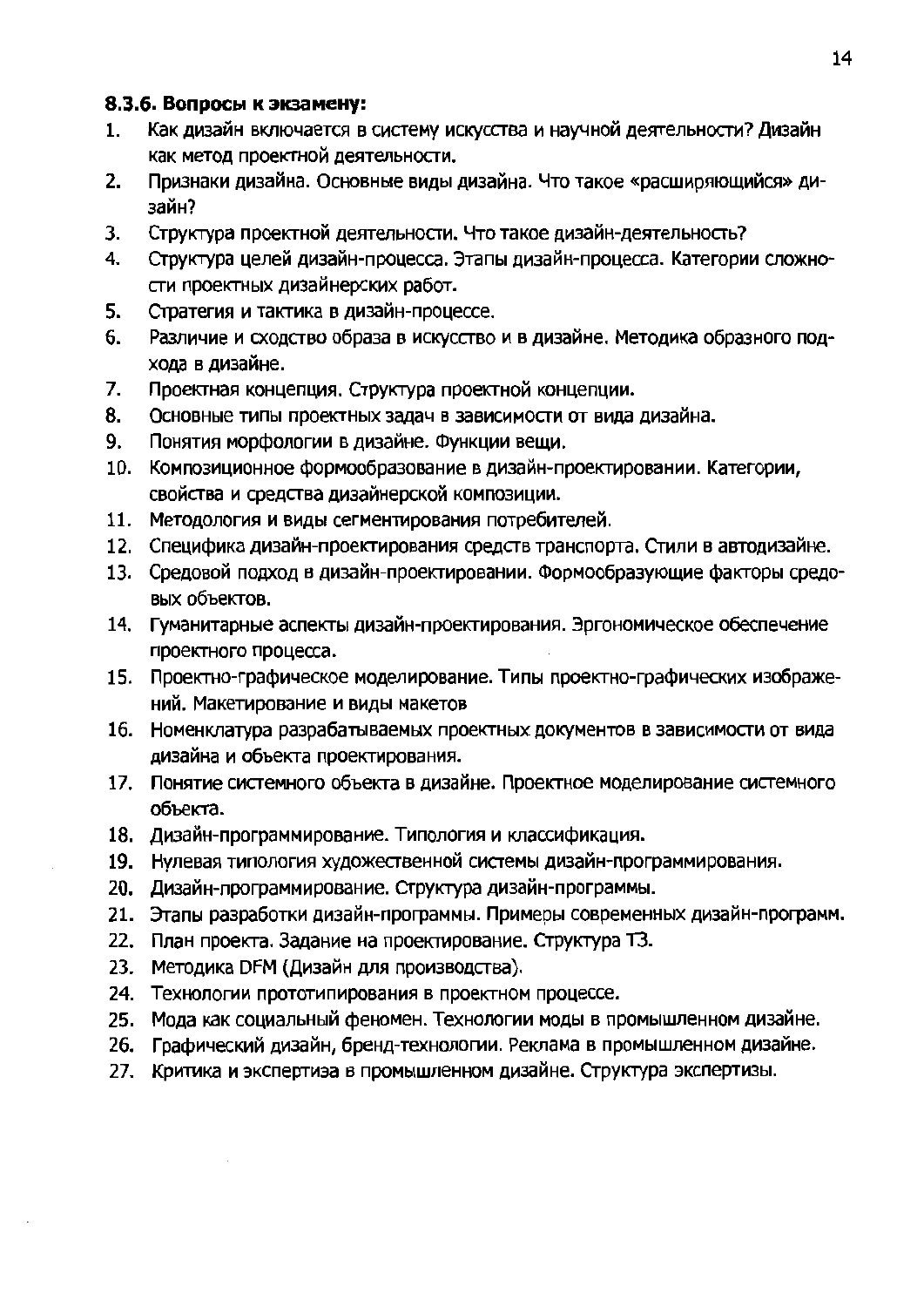| Рабочая программа дисциплины составлена авторами: |                                       |                                     |           |                |         |  |  |  |  |
|---------------------------------------------------|---------------------------------------|-------------------------------------|-----------|----------------|---------|--|--|--|--|
| Nº<br>n/n                                         | Кафедра                               | Ученая<br>степень,<br>ученое звание | Должность | <b>ONO</b>     | Подпись |  |  |  |  |
| 1.                                                | Кафедра<br>индустриального<br>дизайна | Профессор                           | Профессор | В. А. Брагин   | Moam    |  |  |  |  |
| Рабочая программа дисциплины согласована          |                                       |                                     |           |                |         |  |  |  |  |
| Заведующий кафедрой индустриального<br>дизайна    |                                       |                                     |           | В. А. Курочкин |         |  |  |  |  |
| Директор библиотеки УрГАХУ                        |                                       |                                     |           | Н.В. Нохрина   |         |  |  |  |  |
| Декан факультета дизайна                          |                                       |                                     |           | И.С.Зубова     |         |  |  |  |  |